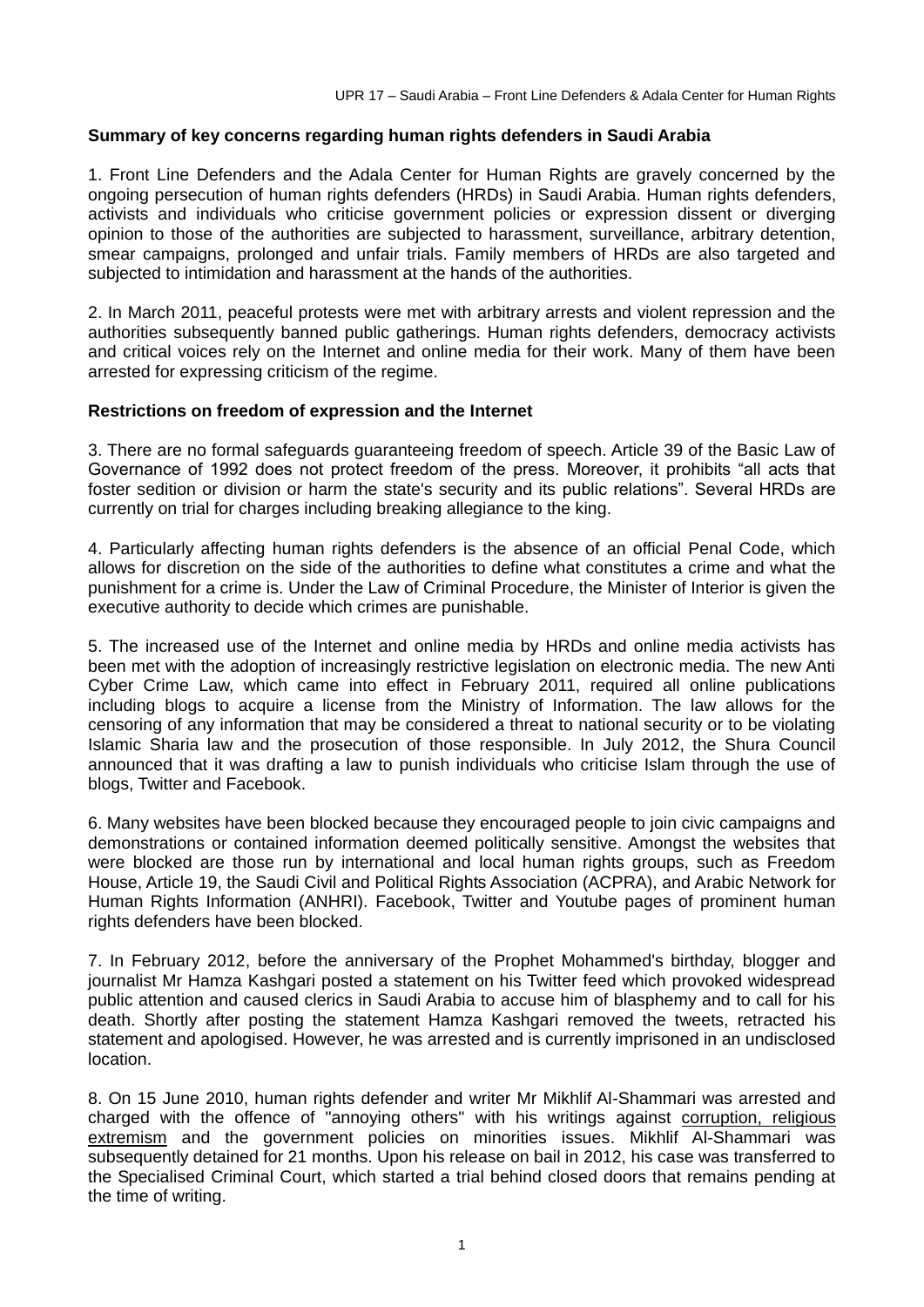# **Restriction on freedom of association and criminalisation of human rights work**

9. Following its 2009 UPR, Saudi Arabia agreed to recommendation no. 34 and 35, which read as follows:

"34. Adopt appropriate measures to disseminate widely and ensure full observance of the Declaration of Human Rights Defenders; remove obstacles to freedom of expression and movement against human rights defenders, including all travel bans; with a view to a rapid ratification of the ICCPR, quarantee the rights of representatives of civil society and human rights defenders organizations to set themselves up and exercise their rights to freedom of expression". However, four years later, no progress has been recorded in this regard and freedom of association and expression remain virtually non-existent.

35. Swiftly promulgate the statute on civil societies, which will enable the civil society to perform its tasks effectively and in full autonomy (Bahrain); enact and implement a Law of Association to guarantee the right to form civil society organizations and to protect those organizations from government interference (United Kingdom); realize a law on associations and establishment of civil society to enable them to work in independence without being supervised by official authorities (Palestine)."

However, four years later, no significant progress has been recorded in this regard and freedom of association and expression remain virtually non-existent.

10. The Saudi authorities continued to prevent the formal establishment of human rights organisations. The Adala Center for Human Rights applied for a registration license in December 2011, but their request was denied on the grounds that the objectives of the center are not compatible with those of associations. The Adala Center for Human Rights filed an appeal in the Administrative Court against the decision of the Ministry of Social Affairs. The appeal remains pending at the time of writing. During one of the hearings in January 2013, the legal representative of the Ministry of Social Affairs stated that the fact that the "Adala Center for Human Rights relies on the concept of rule of law is in contradiction with the law of the country (Sharia)".

11. The refusal to register human rights groups results in the criminalisation of their work. Saudi authorities continue to prosecute HRDs for creating unlicensed human rights associations. At least four members of the Saudi Civil and Political Rights Association (ACPRA) were charged with, *inter alia*, membership of an unlicensed association. While some of the trials remain pending, ACPRA founding member Mr Mohammed Al-Bejadi was sentenced to four years imprisonment and a five years travel ban in April 2012 after a grossly unfair trial. Al Bejadi has been on hunger strike on and off in protest of his detention. During the trial, his request to have access to a lawyer was refused and he had to be his own legal representative.

## **Travel bans and retaliation for communicating with international organisations**

12. The use of travel bans against human rights defenders remains widespread. Travel bans aim to prevent HRDs from attending human rights meetings abroad and undertake advocacy activities on the situation in the country. Routinely, they are imposed by a court as part of the sentencing or during the trial process. Human rights defenders who have been subjected to travel bans include Mr Mohammed Al-Qahtani, Mr Fowzan Al-Harbi, Mr Waleed Abu Al-Khair, Mr Muhammad Al-Bejadi Mr Fadhel Mekki Al-Manasef, Dr. Abullah Al-Hamid and Mr Mikhlif Al-Shammari.

13. The Saudi authorities have in practice criminalised communicating with international organisations, if the information passed is of a critical nature. Dr. Abdullah al-Hamid and Dr Mohammed al-Qahtani, founding members of ACPRA, currently face charges of, *inter alia*, communicating with international and regional organisations about the human rights situation in Saudi Arabia. Other HRDs sentenced on similar charges include Mr Waleed Abu Al-Khair, Mr Fadhel Mekki Al-Manasef and Mr Mikhlif Al-Shommari. This is in direct contravention to Article 5 (c)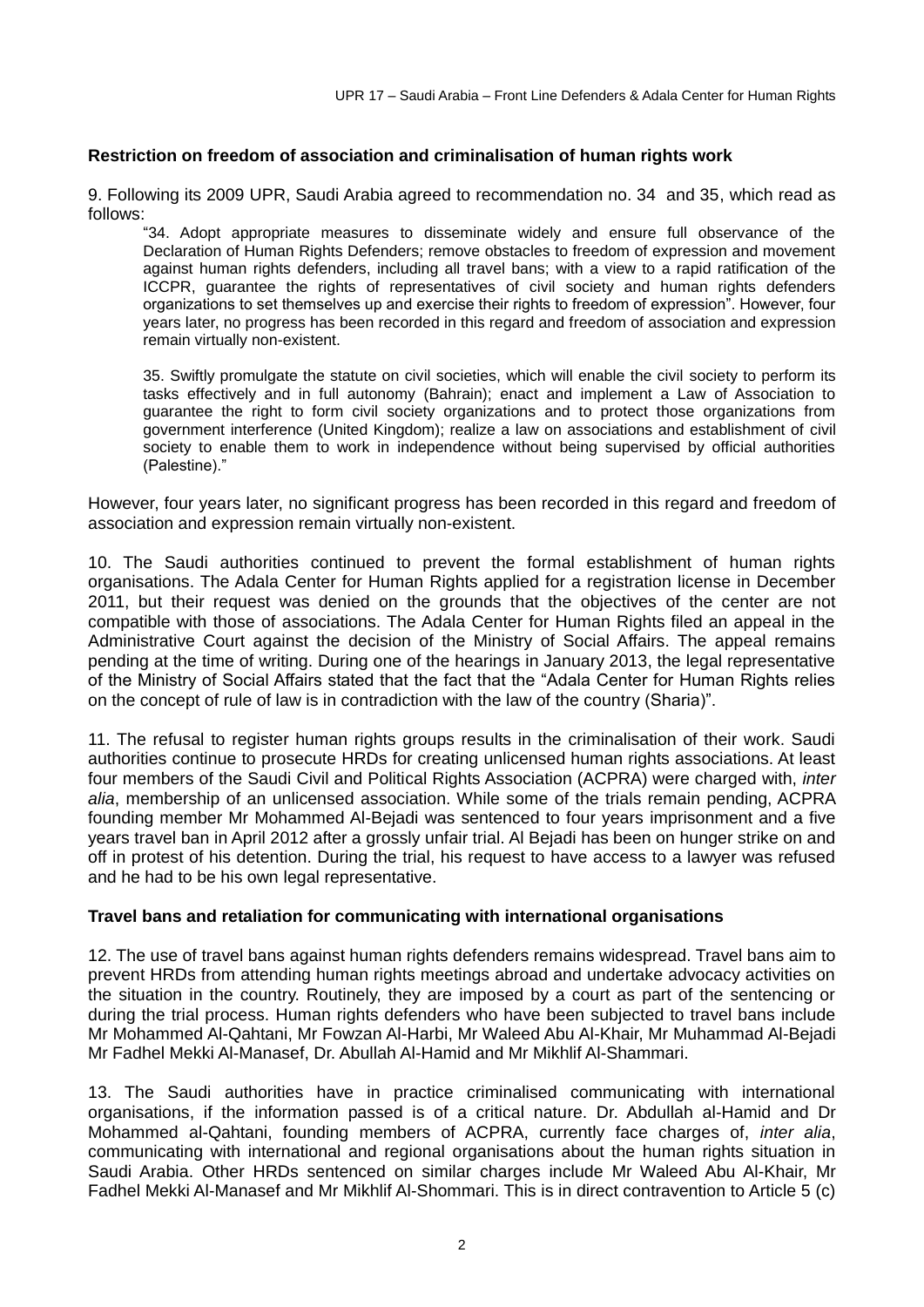of the UN Declaration on Human Rights Defenders, which protects the right "individually and in association with others, at the national and international levels: (c) to communicate with nongovernmental or intergovernmental organizations".

## **Judicial harassment of human rights defenders**

14. Judicial harassment is the most widely used means to silence Saudi human rights defenders. Charges range from membership of an unlicensed association, providing false information to UN human rights bodies, and inciting international organisations against Saudi Arabia, to encouraging protests, mobilising public opinion against the government, sedition and terrorism.

15. Human rights defenders have been denied bail and have been held in prolonged pre-trial detention, in some cases for periods of up to four years. They have reported restrictions on their right to access their family and their lawyers. There have been reports of HRDs being subjected to torture while in detention.

16. The co-founder of the Adala Center for Human Rights, Mr Fadhel Mekki Al-Manasef, was arrested on 4 May 2011 and subsequently released on 22 August 2011. During his detention at General Directorate of Investigation prison in Dammam, he was tortured and held in solitary confinement. He was re-arrested on 2 October 2011 and brought before the Specialised Criminal Court on charges of sedition for participating in protests. A request for bail was refused and all subsequent hearings have been indefinitely adjourned since 9 May 2012. He was not permitted visits from his family for a total of 314 consecutive days, until a visit was allowed in August 2012, for the first time since his arrest.

17. Emblematic is the case of ACPRA, which has had several of its most prominent members prosecuted. ACPRA co-founder Dr Mohammed Al-Qahtani was charged by the Riyadh Criminal Court in June 2012 with eleven criminal charges related to his human rights work: a) taking part in the establishment of an unlicensed association; b) seeking to undermine state policies; c) providing false information about Saudi Arabia to the UN human rights mechanisms; d) inciting international organisations against the Kingdom of Saudi Arabia and agitating them to criticise the civil, political, economic, social and cultural pillars of the country; e) mobilising public opinion against the security institutions and senior officials by accusing them of human rights violations; f) dubbing the Government of Saudi Arabia as a police state; g) accusing the judiciary of injustice; h) questioning the integrity and religion of the senior clergy in the country; i) insulting state officials and questioning their integrity; j) seeking to create strife and schism in society; k) rebelling against the ruler and his heir apparent and preparing and storing information detrimental to public order. If convicted, Mohammad Al-Qahtani could face up to 30 years in prison. ACPRA founding member Dr Abdalla Al-Hamid, who is also one of Al-Qahtani's defence lawyers, face similar charges.

18. On 22 November 2011, 76-year-old Suliman Ibrahim Al-Reshoudi, a former lawyer and judge, a well-known human rights defender and member of ACPRA, was sentenced to 15 years' imprisonment as well as 15 years' travel ban to start following the completion of his sentence. After a grossly unfair trial, he was convicted on charges including mobilising the public against the monarchy, forming a secret organisation, financing terrorism, and money laundering. He was granted bail in June 2011 after more than four years in pre-trial detention, in contravention of the Saudi Penal Procedures Code, which provides for a maximum of six months of pre-trial detention. While the appeal trial remains pending, he was re-arrested on 12 December 2012 after delivering a lecture during which he discussed the legality of peaceful demonstrations under international law.

## **Women Human Rights Defenders**

19. Human rights defenders in Saudi Arabia face a very hostile environment. Women human rights defenders (WHRDs) also face, in addition, severe restrictions due to the general conditions of women in the country, including the guardianship system, restrictions on freedom of movement and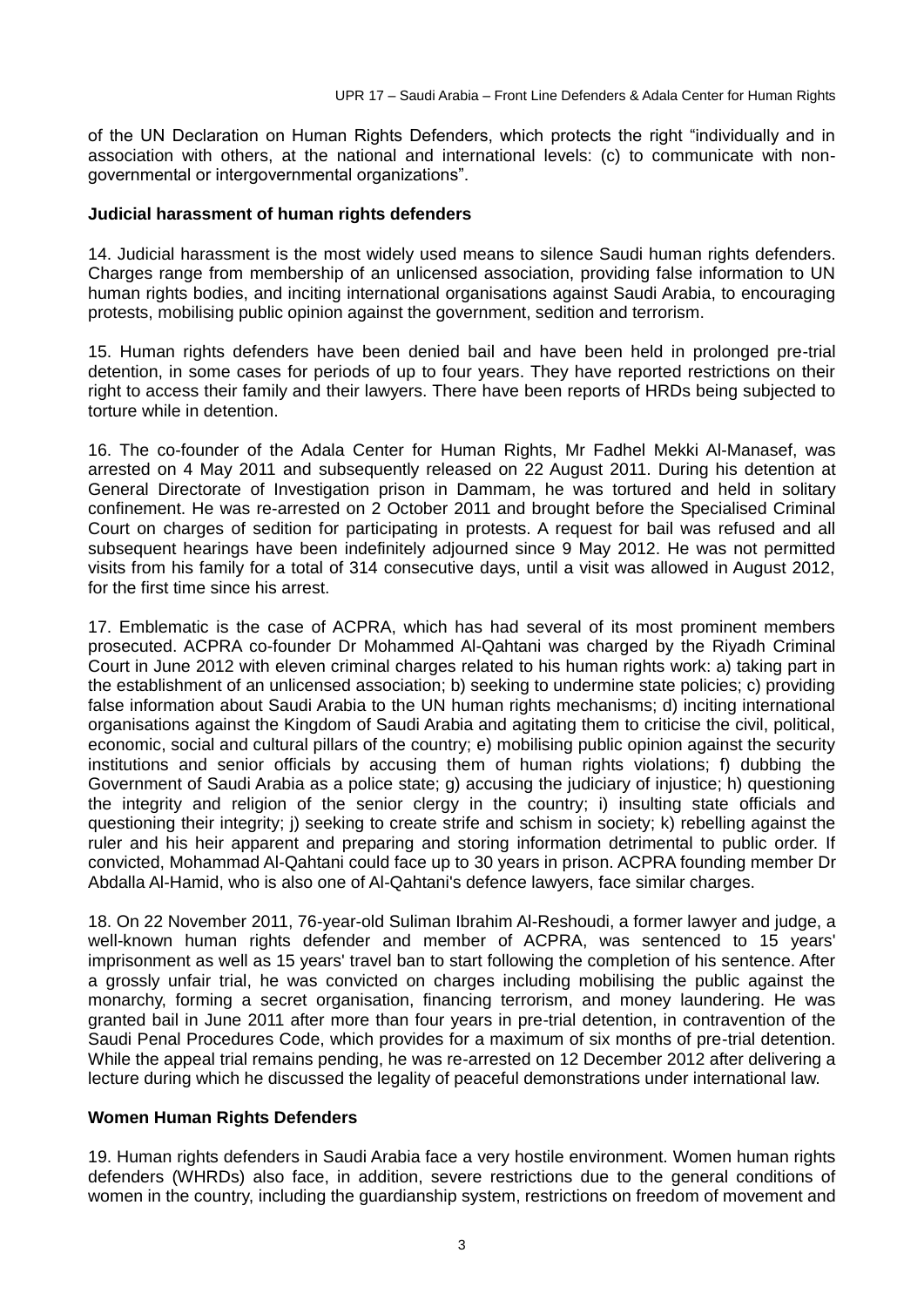on their ability to work and conduct their business independently. Many WHRDs try to maintain a low profile to avoid being targeted. Many of them face intimidation, verbal attacks, pressure to give up their human rights activism, arrest and charges.

20. In 2010, WHRD Samar Badawi challenged the guardianship system when bringing a lawsuit against her father for domestic violence. Her father sued her for disobedience and at the end of a second disobedience trial she was eventually convicted and spent seven months in detention.

21. Similarly, WHRD Manal Masoud Al-Sharif was subjected to continuous persecution and arbitrary detention as a result of her activism in demanding women's rights and in particular the lifting of the driving ban on Saudi women. In May 2011, She was stopped by Khobar Traffic Police for 6 hours because she was driving a car. She was released on bail and after signing a pledge not to drive a car again within the Saudi territory. However, she was arrested again the next day without a valid arrest warrant being presented to her, and was detained for ten days. She suffered ill-treatment in detention, was denied access to a lawyer for the first eight days of her detention and was the subject of a smear campaign on Saudi media.

#### **22. Front Line Defenders and the Adala Center for Human Rights calls on the UN to urge the authorities in Saudi Arabia to prioritise the protection of human rights, and in particular to:**

- 1. Drop the charges currently pending against human rights defenders, as it appears that their prosecution is solely related to their peaceful and legitimate human rights work and the exercise of their fundamental freedoms.
- **2.** Immediately quash the convictions of the human rights defenders mentioned in this report, who have been sentenced for the legitimate exercise of their fundamental rights and freedoms.
- 3. Undertake a review of domestic legislation and ensure it fully respects universally recognised rights to freedom of expression, association and assembly.
- **4.** As regards in particular freedom of association, ensure that human rights groups are able to register officially and favourably consider pending requests for registration as matter of urgency.
- 5. Ensure that human rights defenders are not victims of reprisals for their legitimate engagement with UN human rights bodies or for their communication with other international or regional inter-governmental or non-governmental organisations.
- 6. Lift the travel bans imposed on human rights defenders and cease the use of travel bans against them;
- 7. Ensure that pre-trial detention is only used exceptionally, in accordance with international human rights standards, and that time limits as prescribed by domestic legislation are always strictly adhered to.
- **8.** Ensure that all reports of torture while in detention are fully investigated by an independent court.
- 9. Consider ratification UN human rights treaties, including in particular the International Covenant on Civil and Political Rights.
- 10. Guarantee the right of women human rights defenders to engage in human rights work and take measures to ensure their protection before the law and in society.